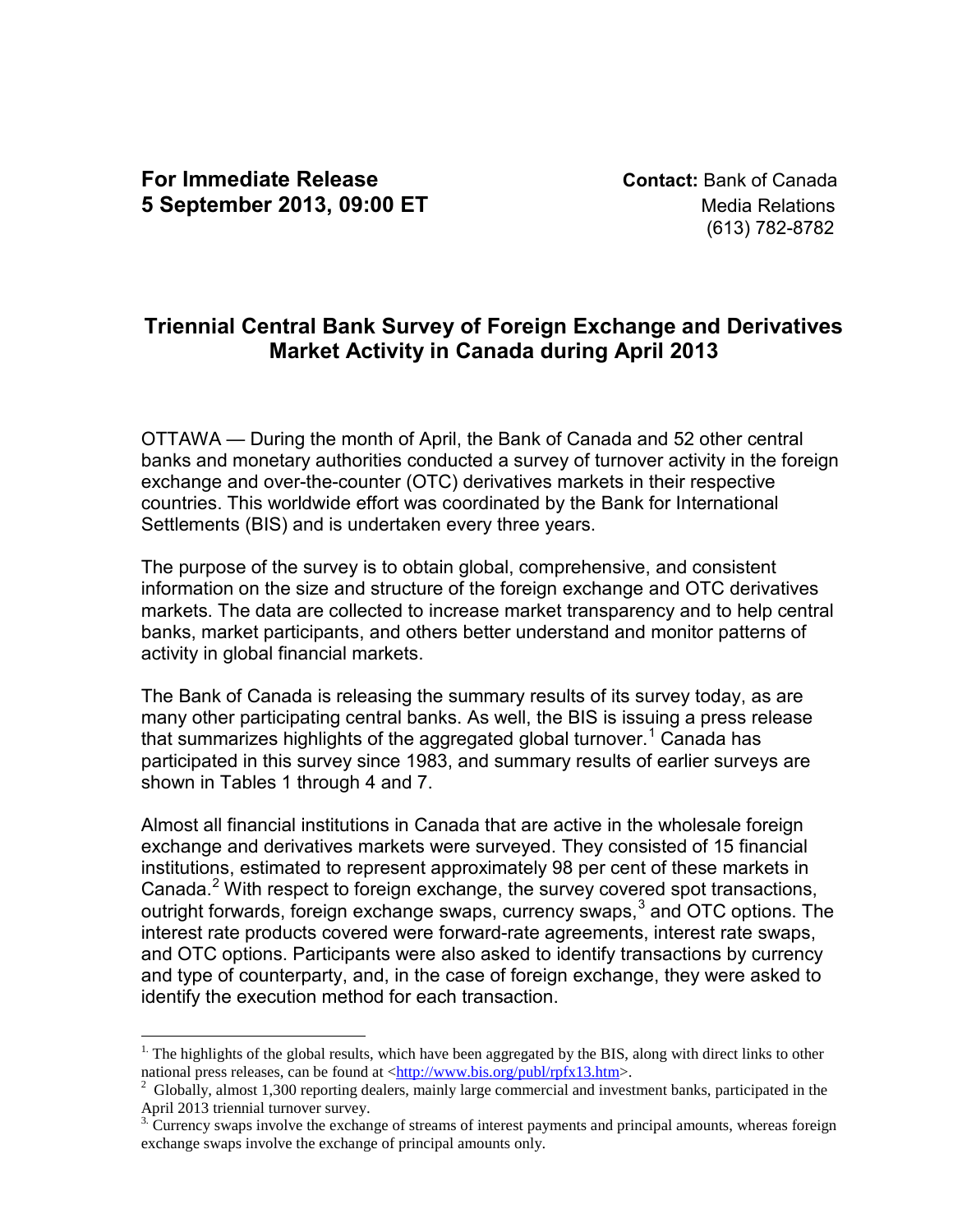The turnover part of the triennial survey is conducted on the basis of residence or location. In particular, the basis for reporting is the country in which the sales desk of a trade is located.<sup>[4](#page-1-0)</sup> Where no sales desk is involved in a deal, the trading desk is used to determine the location. Although there was variation in their individual qualitative assessments, on average, reporting dealers in Canada indicated that turnover activity during the month of April was normal and that activity was increasing compared to the previous six months.

# **Highlights of the 2013 survey**

 $\overline{a}$ 

- During the month of April, total **turnover of foreign exchange transactions** rose from US\$1.3 trillion in 2010 to over US\$1.4 trillion in 2013, an increase of 9.8 per cent. However, with one more business day in April 2013 than in 2010, average daily turnover increased by 4.7 per cent from US\$61.9 billion in 2010 to US\$64.8 billion in 2013 [\(Table 1\)](#page-4-0).
- There was considerable variation in turnover growth by product. On an average daily basis from April 2010 to April 2013 spot transactions fell 18 per cent to US\$15.0 billion in April 2013. In contrast, outright forwards and options increased 60 per cent and 37 per cent respectively to US\$10.1 billion and US\$3.1 billion. Foreign exchange swaps were up 5 per cent to US\$35.6 billion, and currency swaps were largely unchanged at US\$1.2 billion.
- **Single-currency interest rate derivatives turnover** in April 2013 totaled US\$747.4 billion, down 14.6 per cent from the US\$875.5 billion recorded in 2010 ([Table 2\)](#page-4-0). Average daily turnover fell by 18.5 per cent from US\$41.7 billion to US\$34.0 billion. On an average daily basis, forward rate agreements grew by 4 per cent to US\$6.8 billion, interest rate swaps fell by 27 per cent to US\$25.2 billion and interest rate options more than tripled in volume to US\$2.0 billion (from a much smaller base that had fallen considerably three years ago).
- The composition of foreign exchange business by **type of instrument or product** over the past 11 surveys is shown in [Table 3.](#page-5-0) The proportion of spot transactions fell to 23 per cent from 29 percent whereas the proportion of outright forwards rose to 16 per cent from 10 per cent. In contrast, the proportion of foreign exchange swaps and currency swaps remained unchanged at 55 per cent and 2 per cent respectively. Foreign exchange options rose slightly to 5 per cent.

<span id="page-1-0"></span><sup>4.</sup> In contrast, in the Canadian Foreign Exchange Committee (CFEC) survey of foreign exchange volumes, the basis for reporting is the location of the trading desk in Canada, i.e., it includes all transactions that are priced and executed by traders in Canada. As with the triennial survey, the CFEC survey in Canada is coordinated by the Bank of Canada.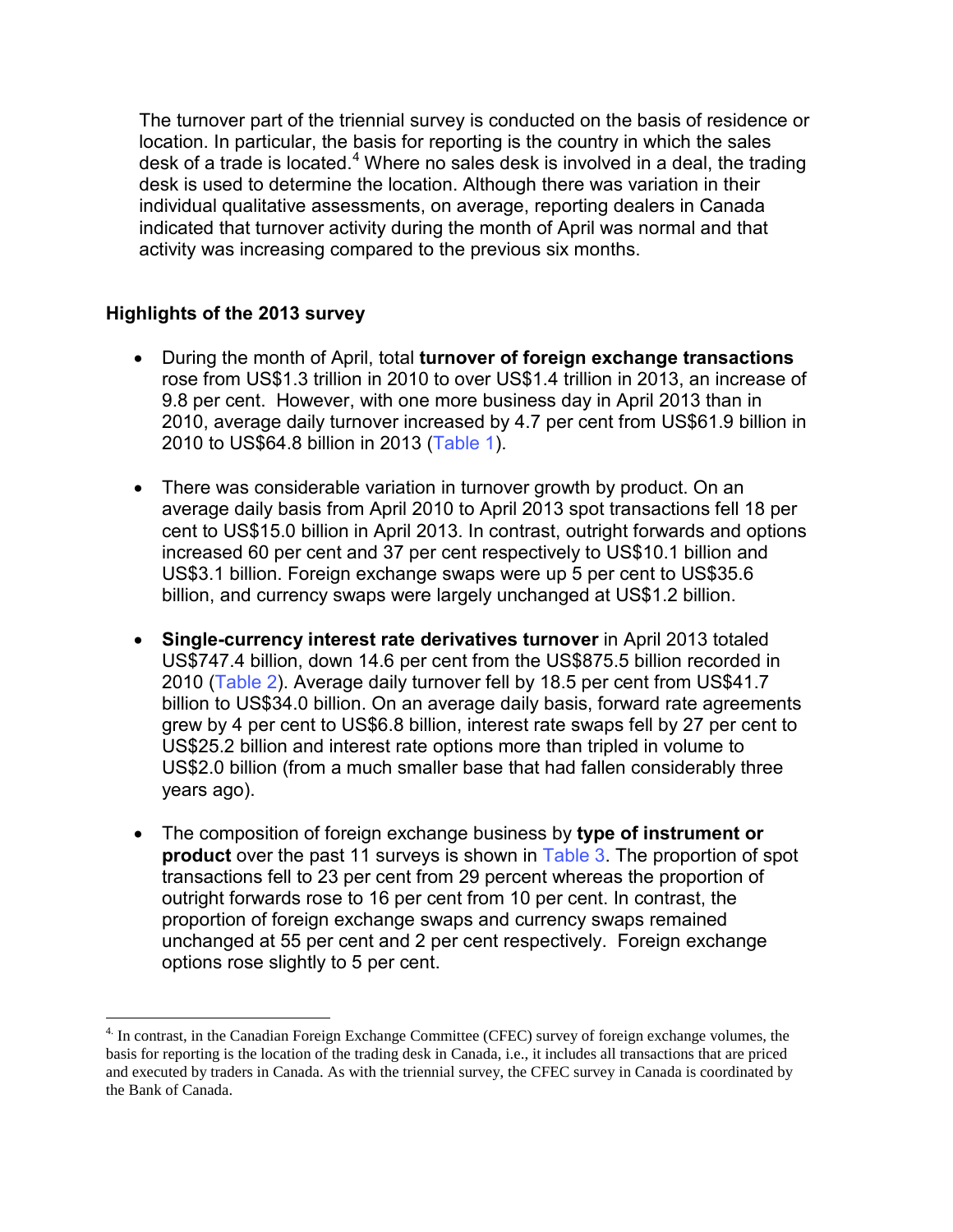- Table 3 also provides data on the composition of foreign exchange business by **type of counterparty**. This table shows that the proportion of business going through reporting dealers rose to 63 per cent from 54 per cent, a level more typical of most of the earlier surveys. The proportion of financial customer<sup>[5](#page-2-0)</sup> business fell to 26 percent from 38 per cent (see next bullet for more detail), and non-financial customers, which are mainly end-users such as corporations and government entities, rose to 12 per cent from 8 per cent.
- For the first time, reporting dealers were asked to provide a detailed breakdown of the other financial institutions counterparty category. The sub-category breakdown is provided in [Table 3a](#page-6-0) and as can be seen, most of the volumes are attributed to non-reporting banks (42 per cent) and institutional investors (42 per cent), with lesser amounts to hedge funds and proprietary trading firms (13 per cent) and official sector financial institutions (3 per cent).
- [Table 4](#page-7-0) shows the **distribution by currency** of foreign exchange market activity in Canada. Of the transactions, 92.5 per cent have the U.S. dollar on one side and 61.2 per cent had the Canadian dollar on one side. The other most significant currencies in foreign exchange transactions in Canada in 2013 were the euro (17.3 per cent), the U.K. pound sterling (7.9 per cent), the Japanese yen (6.2 per cent), the Australian dollar (3.7 per cent), and the Mexican peso (3.1 per cent).
- Tables 5 and 6 provide more detailed information on the turnover in foreign exchange and interest rate derivatives respectively in Canada. In [Table 5,](#page-8-0) it can be seen that total foreign exchange turnover in Canadian-dollar against U.S. dollar transactions declined by 8.4 per cent, whereas other currency business against the U.S. dollar increased by 42.5 per cent. The Canadian dollar against currencies other than the U.S. dollar, and all other currency pairs, represent a relatively small percentage of total transactions (8.0 per cent). Non-deliverable forwards (NDFs) totaled US\$28.2 billion during the month of April. By volume, approximately one-third of all foreign exchange transactions are undertaken with local (located inside Canada) counterparties and two-thirds with cross border (located outside Canada) counterparties.
- Almost half of all interest rate derivatives in Canada (Table  $6$ ) are denominated in Canadian dollars, with more than one-third in U.S. dollars and the remainder in other currencies. Canadian-dollar and other currency interest rate derivatives declined in volume (by 36.6 percent and 24.8 per cent respectively) whereas U.S.-dollar derivatives increased by 70.1 per cent. By volume, approximately onefifth of all interest rate derivatives are with local counterparties and four-fifths are with cross border counterparties.

 $\overline{a}$ 

<span id="page-2-0"></span><sup>&</sup>lt;sup>5.</sup> Financial customers comprise financial institutions such as mutual funds, pension funds, hedge funds, currency funds, money market funds, leasing companies, insurance companies, financial subsidiaries of corporate firms, and central banks. Financial customers also include smaller commercial and investment banks that do not participate as reporting dealers in the triennial survey.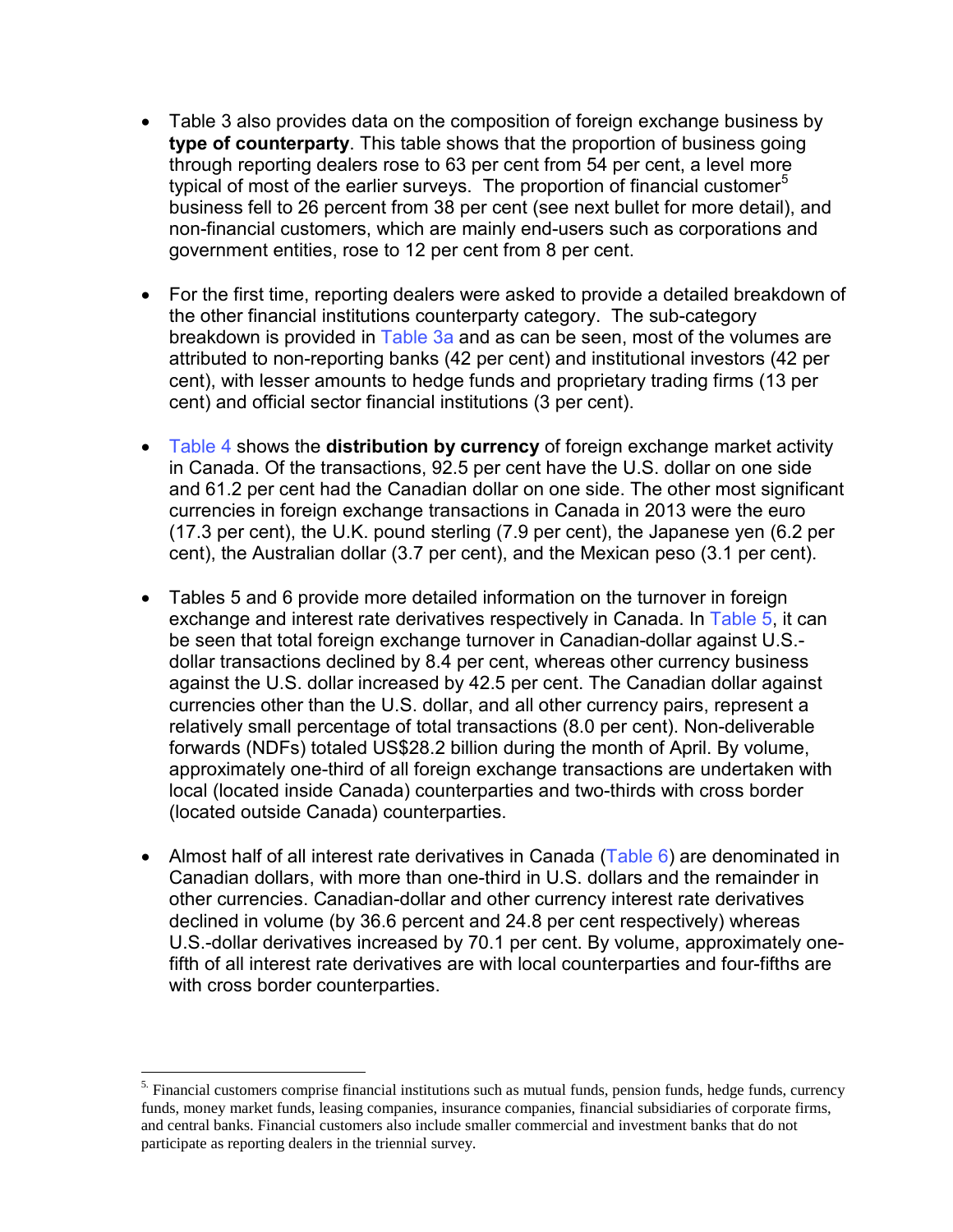- In a complementary question in the April survey, reporting dealers were asked how much of their reported turnover was centrally cleared through central counterparties (CCPs) after execution. The proportion for forward rate agreements and interest rate swaps was 60 per cent and 53 per cent respectively.
- [Table 7](#page-10-0) provides a **maturity breakdown** for outright forwards and foreign exchange swaps. More than 98 per cent of these transactions are less than one year in duration, with over 59 per cent being less than 7 days.
- This survey included a re-formatted **execution methods** table **for foreign exchange contracts** with a more detailed counterparty breakdown for each product ([Table 8\)](#page-11-0). Forty-four percent of all foreign exchange transactions were undertaken by way of voice direct<sup>[6](#page-3-0)</sup> (over the telephone), with the highest percentages attributed to non-financial customers and other financial institutions. Twelve per cent of transactions were intermediated through voice brokers (voice indirect). Forty-five per cent of all foreign exchange transactions were executed electronically, mostly through Reuters Matching/EBS (18 per cent) and single-bank proprietary trading systems (13 per cent), but also through other electronic communications networks or multibank dealing systems (7 per cent) and "other" direct electronic means such as Reuters Conversational Dealing (7 per cent).
- **Note:** Additional tables on the results of the Canadian survey, including detailed tables on amounts outstanding, will be made available on the FX Volumes and Rates of the Canadian Foreign Exchange Committee's (CFEC's) website ([<www.cfec.ca>](http://www.cfec.ca/)) later this year. These will be published after the release of the final comprehensive BIS 2013 Triennial Central Bank Survey of Foreign Exchange and Derivatives Market Activity report expected before the end of the year. The CFEC's website will contain a direct link to that report once it is available.

 $\overline{a}$ 

<span id="page-3-0"></span><sup>&</sup>lt;sup>6</sup> Most internal or related party trades are classified as having been executed by "voice direct" in the survey.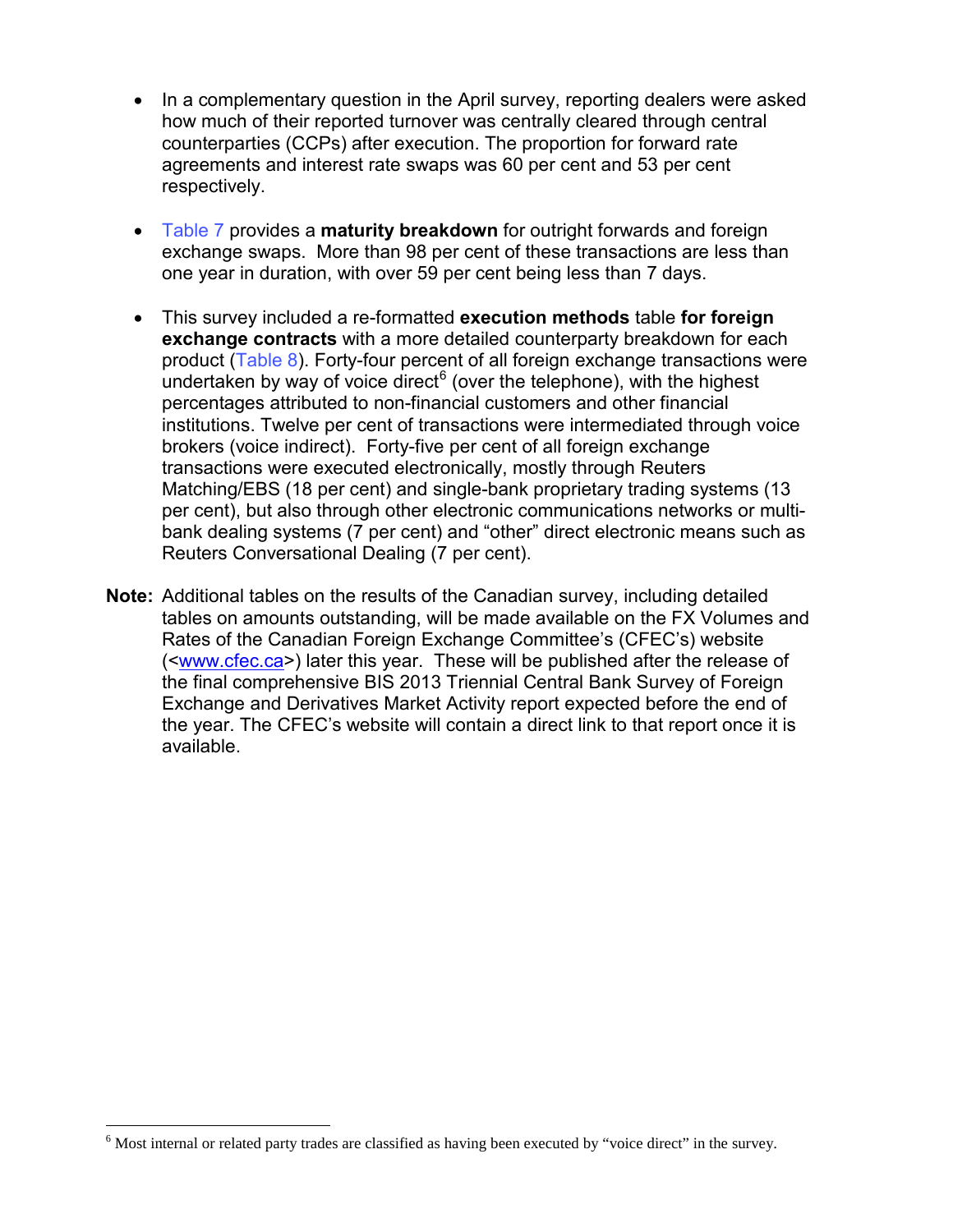<span id="page-4-0"></span>

|      |       | Foreign exchange turnover <sup>1</sup> |                    | <b>Number</b><br><b>of</b> | Average        |        |                  |                   |                    |
|------|-------|----------------------------------------|--------------------|----------------------------|----------------|--------|------------------|-------------------|--------------------|
|      | Spot  | Outright<br>forwards                   | <b>FX</b><br>swaps | Currency<br>swaps          | <b>Options</b> | Total  | business<br>days | daily<br>turnover | Per cent<br>change |
| 1983 | 44.3  | 5.2                                    | 53.7               |                            |                | 103.2  | 20               | 5.2               |                    |
| 1986 | 81.5  | 11.2                                   | 98.5               |                            |                | 191.2  | 20               | 9.6               | 84.6               |
| 1989 | 123.9 | 14.1                                   | 161.9              |                            |                | 299.9  | 20               | 15.0              | 56.3               |
| 1992 | 162.1 | 17.6                                   | 281.2              |                            |                | 460.9  | 21               | 21.9              | 46.0               |
| 1995 | 228.5 | 47.9                                   | 290.1              | 1.0                        | 15.0           | 582.5  | 19               | 30.7              | 40.2               |
| 1998 | 226.5 | 30.0                                   | 516.2              | 5.8                        | 18.2           | 796.7  | 21               | 37.9              | 23.5               |
| 2001 | 217.3 | 45.0                                   | 570.6              | 7.1                        | 44.9           | 884.9  | 20               | 44.2              | 16.6               |
| 2004 | 385.7 | 83.4                                   | 663.4              | 12.6                       | 100.4          | 1245.5 | 21               | 59.3              | 34.2               |
| 2007 | 273.1 | 86.1                                   | 837.3              | 32.1                       | 52.0           | 1280.6 | 20               | 64.0              | 7.9                |
| 2010 | 383.9 | 132.0                                  | 710.9              | 26.0                       | 46.9           | 1299.7 | 21               | 61.9              | $-3.3$             |
| 2013 | 329.0 | 221.2                                  | 782.1              | 26.8                       | 67.5           | 1426.5 | 22               | 64.8              | 4.7                |

### **Table 1: Foreign exchange turnover in Canada Summary of surveys** Billions of U.S. Dollars in April

<sup>1</sup>Currency sw aps and options w ere not included in the survey until 1995.

## **Table 2: Single-currency interest rate derivatives turnover in Canada Summary of surveys**

Billions of U.S. Dollars in April

|      |                |                 | Single-currency interest rate derivatives |              | <b>Number</b> |          |          |
|------|----------------|-----------------|-------------------------------------------|--------------|---------------|----------|----------|
|      | <b>Forward</b> | <b>Interest</b> |                                           |              | of            | Average  |          |
|      | rate           | rate            |                                           |              | business      | daily    | Per cent |
|      | agreements     | swaps           | <b>Options</b>                            | <b>Total</b> | days          | turnover | change   |
| 1995 | 56.7           | 20.2            | 5.6                                       | 82.5         | 19            | 4.3      |          |
| 1998 | 51.0           | 61.4            | 22.0                                      | 134.4        | 21            | 6.4      | 48.8     |
| 2001 | 57.7           | 121.5           | 19.2                                      | 198.4        | 20            | 9.9      | 54.7     |
| 2004 | 71.5           | 152.6           | 30.4                                      | 254.5        | 21            | 12.1     | 22.2     |
| 2007 | 123.8          | 215.5           | 72.3                                      | 411.6        | 20            | 20.6     | 70.2     |
| 2010 | 137.3          | 725.6           | 12.6                                      | 875.5        | 21            | 41.7     | 102.4    |
| 2013 | 149.0          | 554.1           | 44.4                                      | 747.4        | 22            | 34.0     | $-18.5$  |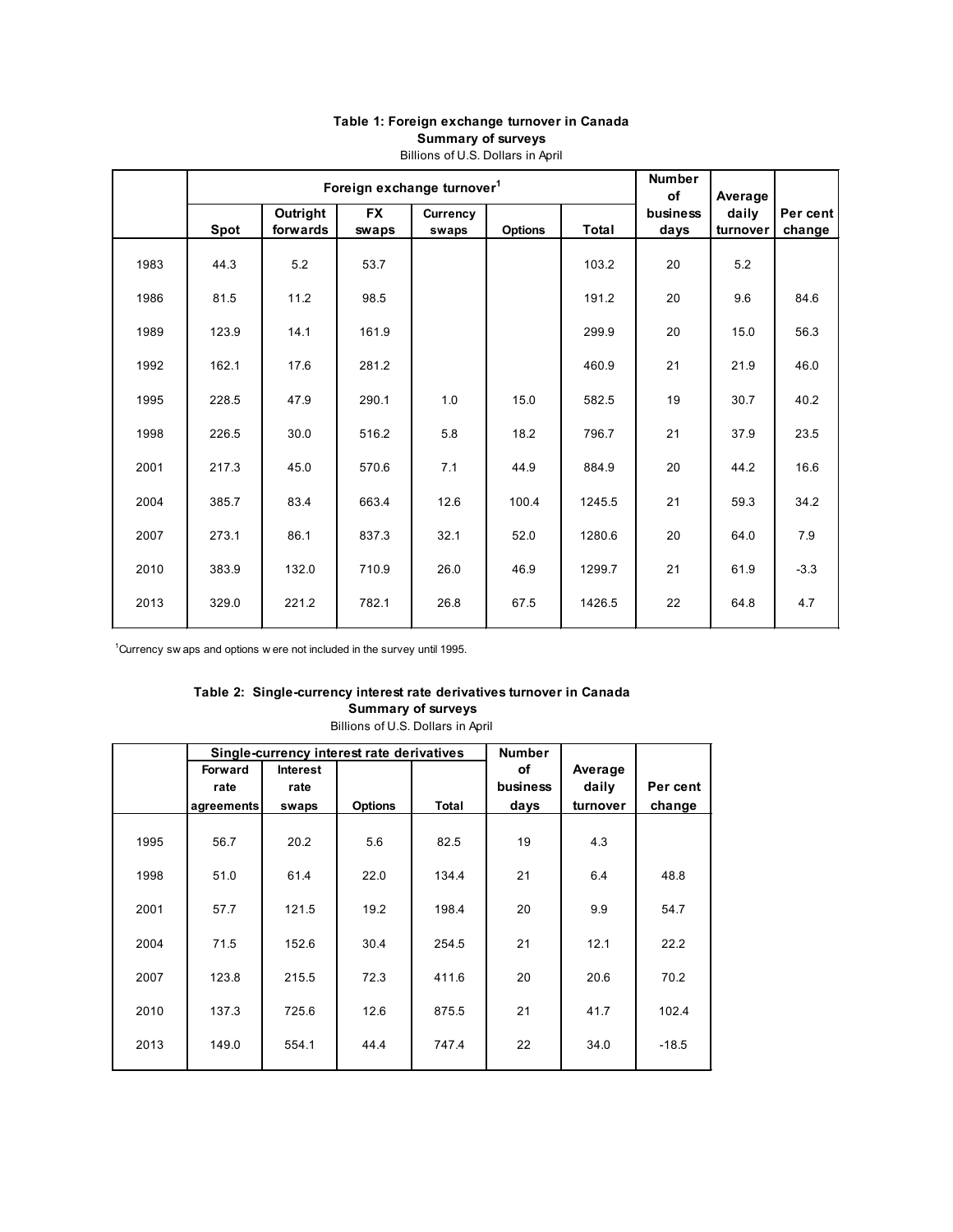### **Table 3: Reported foreign exchange turnover in Canada by instrument and by counterparty Summary of surveys** Billions of U.S. dollars (and percent shares)

<span id="page-5-0"></span>

|      | Instrument <sup>1</sup> |      |     |                      |                           |      |                |                   |     |                | Counterparty <sup>2</sup> |                      |     |                        |                  |      |  |  |
|------|-------------------------|------|-----|----------------------|---------------------------|------|----------------|-------------------|-----|----------------|---------------------------|----------------------|-----|------------------------|------------------|------|--|--|
|      |                         |      |     |                      |                           |      |                |                   |     |                |                           |                      |     |                        | <b>Customers</b> |      |  |  |
|      |                         | Spot |     | Outright<br>forwards | Foreign<br>exchange swaps |      |                | Currency<br>swaps |     | <b>Options</b> |                           | Reporting<br>dealers |     | Financial <sup>3</sup> | Non-financial    |      |  |  |
|      |                         |      |     |                      |                           |      |                |                   |     |                |                           |                      |     |                        |                  |      |  |  |
| 1983 | 44                      | (43) | 5   | (5)                  | 54                        | (52) |                |                   |     |                | 75                        | (73)                 | 8   | (8)                    | 19               | (19) |  |  |
| 1986 | 82                      | (43) | 11  | (6)                  | 98                        | (51) |                |                   |     |                | 131                       | (69)                 | 24  | (12)                   | 36               | (19) |  |  |
| 1989 | 124                     | (41) | 14  | (5)                  | 162                       | (54) |                |                   |     |                | 217                       | (72)                 | 25  | (8)                    | 58               | (20) |  |  |
| 1992 | 162                     | (35) | 18  | (4)                  | 281                       | (61) |                |                   |     |                | 360                       | (76)                 | 32  | (7)                    | 79               | (17) |  |  |
| 1995 | 229                     | (39) | 48  | (8)                  | 290                       | (50) | 1              | (0)               | 15  | (3)            | 347                       | (61)                 | 141 | (25)                   | 79               | (14) |  |  |
| 1998 | 227                     | (28) | 30  | (4)                  | 516                       | (65) | 6              | (1)               | 18  | (2)            | 550                       | (71)                 | 123 | (16)                   | 100              | (13) |  |  |
| 2001 | 217                     | (25) | 45  | (5)                  | 571                       | (64) | $\overline{7}$ | (1)               | 45  | (5)            | 534                       | (64)                 | 198 | (24)                   | 101              | (12) |  |  |
| 2004 | 386                     | (31) | 83  | (7)                  | 663                       | (53) | 13             | (1)               | 100 | (8)            | 704                       | (62)                 | 318 | (28)                   | 110              | (10) |  |  |
| 2007 | 273                     | (21) | 86  | (7)                  | 837                       | (65) | 32             | (3)               | 52  | (4)            | 661                       | (55)                 | 422 | (35)                   | 113              | (9)  |  |  |
| 2010 | 384                     | (29) | 132 | (10)                 | 711                       | (55) | 26             | (2)               | 47  | (4)            | 660                       | (54)                 | 465 | (38)                   | 102              | (8)  |  |  |
| 2013 | 329                     | (23) | 221 | (16)                 | 782                       | (55) | 27             | (2)               | 67  | (5)            | 892                       | (63)                 | 365 | (26)                   | 169              | (12) |  |  |

<sup>1</sup>Currency sw aps and options w ere not included in the survey until 1995.

<sup>2</sup>Beginning in 2013, the counterparty breakdow n is based on all five foreign exchange products, not just traditionnal foreign exchange turnover (spot, outright forw ards and foreign exchange sw aps).

<sup>3</sup>A more detailed breakdow n of financial customers or other financial institutions is provided in Table 3a.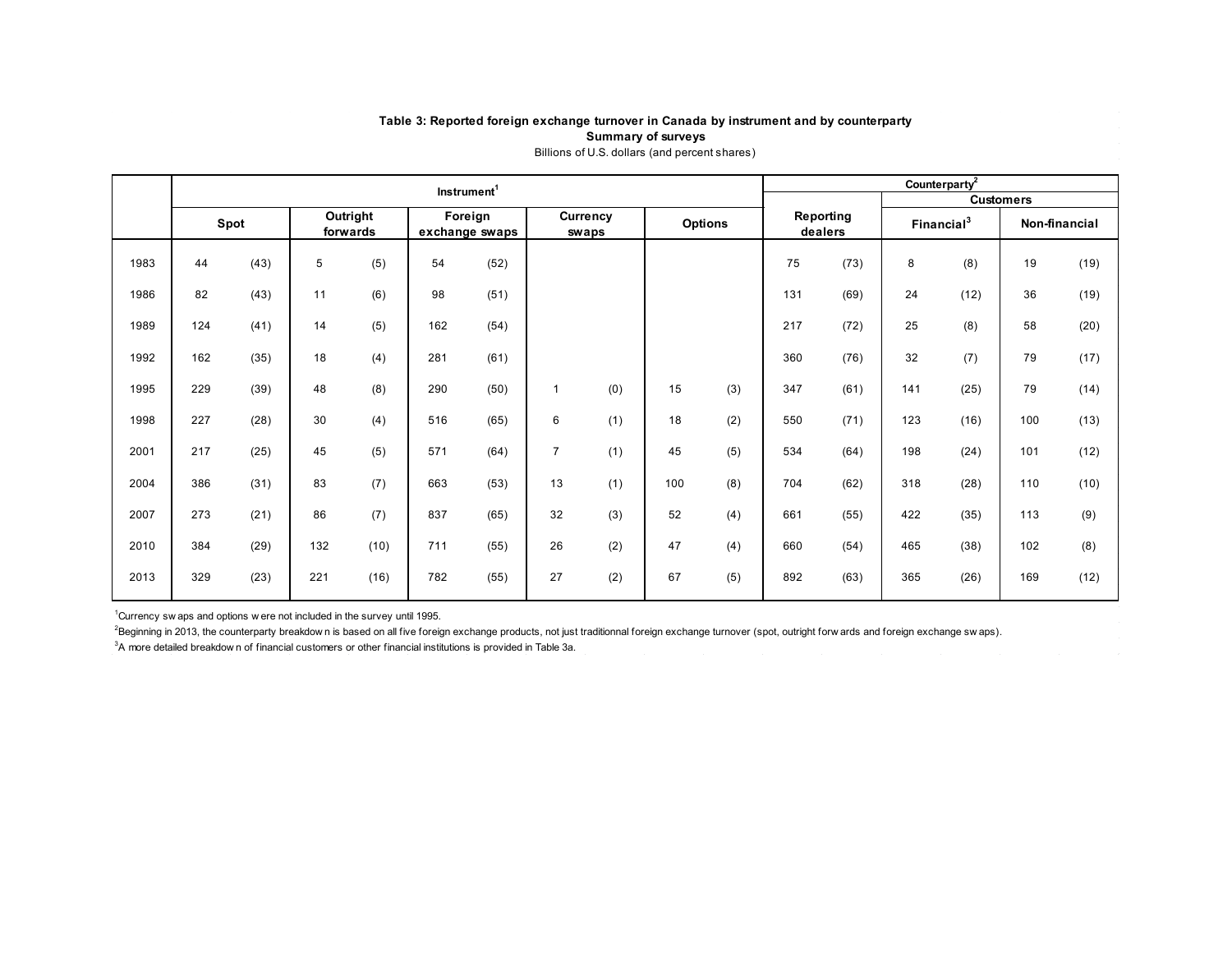# **Table 3a: Breakdown of the other financial institutions counterparty category April 2013**

<span id="page-6-0"></span>

|                                         | <b>Spot</b> |       | Outright<br>forwards |       | Foreign<br>exchange swaps |       | <b>Currency</b><br>swaps |       | <b>Options</b> |       | <b>Total</b> |       |
|-----------------------------------------|-------------|-------|----------------------|-------|---------------------------|-------|--------------------------|-------|----------------|-------|--------------|-------|
| Total Other Financial Institutions      | 73.5        | (100) | 107.5                | (100) | 167.5                     | (100) | 2.7                      | (100) | 14.1           | (100) | 365.3        | (100) |
| Non-reporting banks                     | 43.4        | (59)  | 23.9                 | (22)  | 78.7                      | (47)  | 1.8                      | (66)  | 4.5            | (32)  | 152.4        | (42)  |
| Institutional investors                 | 21.8        | (30)  | 55.7                 | (52)  | 67.5                      | (40)  | 0.7                      | (26)  | 6.6            | (47)  | 152.3        | (42)  |
| Hedge funds & proprietary trading firms | 7.1         | (10)  | 24.3                 | (23)  | 12.9                      | (8)   | 0.0                      | (0)   | 3.0            | (21)  | 47.3         | (13)  |
| Official sector financial institutions  | 0.8         | (1)   |                      | (3)   | 7.9                       | (5)   | 0.2                      | (8)   | 0.0            | (0)   | 12.5         | (3)   |
| <b>Others</b>                           | 0.3         | (0)   |                      | (0)   | 0.4                       | (0)   | 0.0                      | (0)   | 0.0            | (0)   | 0.8          | (0)   |

Billions of U.S. dollars (and percent shares)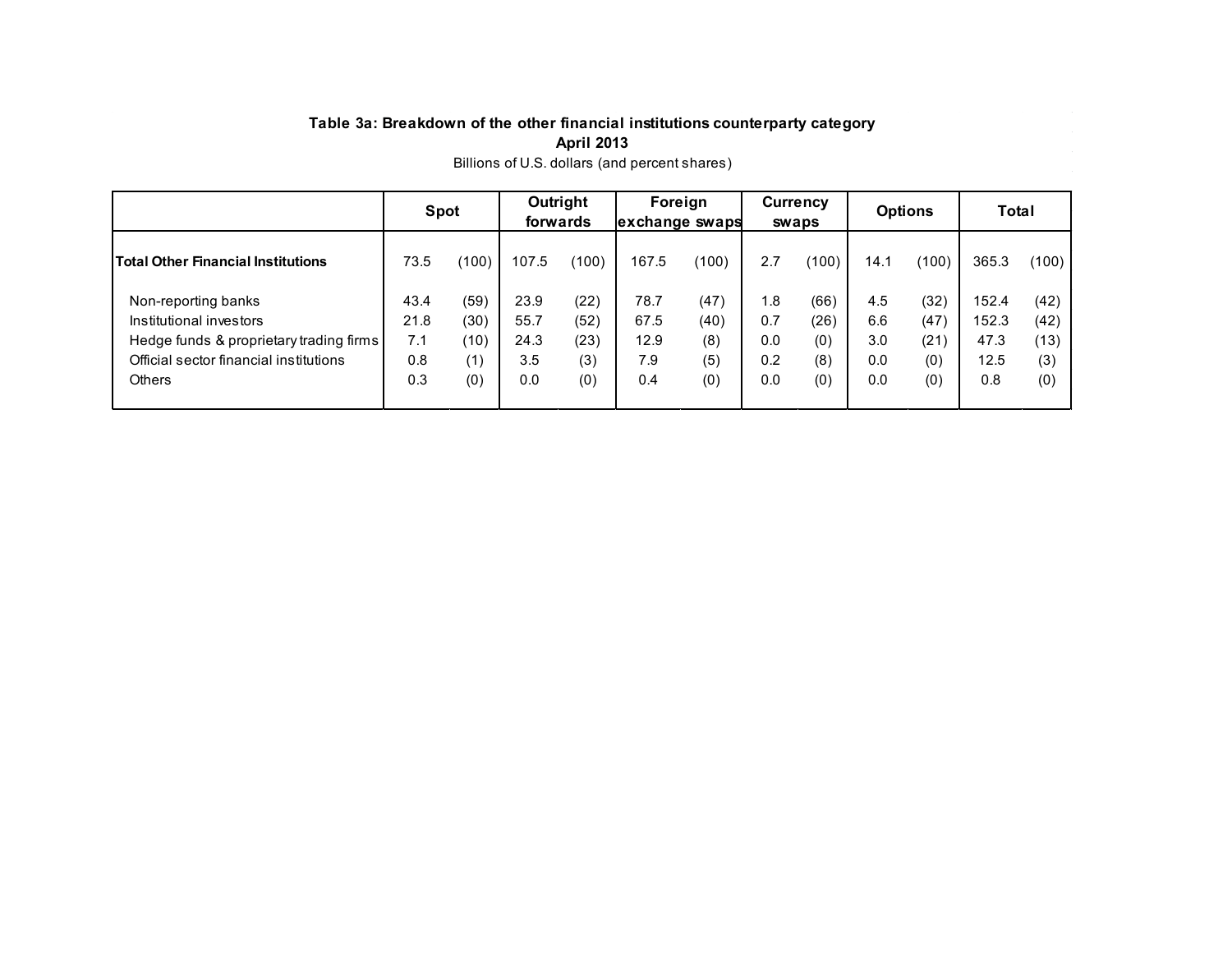<span id="page-7-0"></span>

| <b>Currency</b>                | <b>April</b>             | <b>March</b>             | <b>April</b>                        | <b>April</b>             | <b>April</b>                        | April                                         | <b>April</b>             | <b>April</b>             | <b>April</b>                       | <b>April</b>             | April |
|--------------------------------|--------------------------|--------------------------|-------------------------------------|--------------------------|-------------------------------------|-----------------------------------------------|--------------------------|--------------------------|------------------------------------|--------------------------|-------|
|                                | 1983                     | 1986                     | 1989                                | 1992                     | 1995                                | 1998                                          | 2001                     | 2004                     | 2007                               | 2010                     | 2013  |
| U.S. dollar                    | 99.0                     | 99.4                     | 99.2                                | 96.3                     | 96.6                                | 96.8                                          | 96.0                     | 95.3                     | 95.6                               | 94.2                     | 92.5  |
| Canadian dollar                | 75.7                     | 68.2                     | 66.2                                | 65.2                     | 69.6                                | 70.2                                          | 61.8                     | 55.5                     | 67.8                               | 69.7                     | 61.2  |
| Euro <sup>2</sup>              | $\overline{\phantom{a}}$ | --                       | --                                  | $- -$                    | $\hspace{0.05cm}$ $\hspace{0.05cm}$ | $\mathord{\hspace{1pt}\text{--}\hspace{1pt}}$ | 15.7                     | 17.7                     | 11.7                               | 12.8                     | 17.3  |
| German mark <sup>2</sup>       | 10.7                     | 13.4                     | 12.9                                | 17.0                     | 16.0                                | 14.9                                          | $\overline{\phantom{a}}$ | $-\!$                    | $\hspace{0.05cm} -\hspace{0.05cm}$ | $-\!$                    |       |
| U.K. pound                     | 6.8                      | 8.3                      | 6.3                                 | 6.9                      | 4.4                                 | 4.6                                           | 7.8                      | 7.8                      | 6.9                                | 4.3                      | 7.9   |
| Japanese yen                   | 2.9                      | 4.2                      | 7.3                                 | 5.8                      | 6.0                                 | 7.3                                           | 8.7                      | 9.4                      | 5.4                                | 4.5                      | 6.2   |
| Australian dollar <sup>3</sup> | $\overline{\phantom{a}}$ | $\overline{\phantom{a}}$ | --                                  | $\overline{\phantom{a}}$ | $\overline{\phantom{a}}$            | 1.0                                           | 2.3                      | 4.2                      | 3.5                                | 2.8                      | 3.7   |
| Mexican peso <sup>3</sup>      | --                       | $\overline{\phantom{a}}$ | $\hspace{0.05cm}$ $\hspace{0.05cm}$ | $\overline{\phantom{a}}$ | $\overline{\phantom{a}}$            | $\overline{\phantom{m}}$                      | 0.5                      | 1.9                      | 3.9                                | 2.6                      | 3.1   |
| Swiss franc                    | 2.9                      | 4.7                      | 5.6                                 | $5.0$                    | 4.4                                 | 2.3                                           | 4.2                      | 4.5                      | 2.6                                | $1.1$                    | 1.5   |
| Swedish krona <sup>3</sup>     | $\overline{\phantom{a}}$ | $\overline{\phantom{a}}$ | $\hspace{0.05cm}$ $\hspace{0.05cm}$ | $\overline{\phantom{m}}$ | $\overline{\phantom{a}}$            | $\overline{\phantom{a}}$                      | $\overline{\phantom{a}}$ | $\overline{\phantom{a}}$ | $\overline{\phantom{a}}$           | $\overline{\phantom{a}}$ | 1.4   |
| Hong Kong dollar <sup>3</sup>  | $\hspace{0.05cm}$        | $\overline{\phantom{a}}$ | $\hspace{0.05cm}$ $\hspace{0.05cm}$ | $\overline{\phantom{a}}$ | $\overline{\phantom{a}}$            | $\hspace{0.05cm}$ – $\hspace{0.05cm}$         | 0.2                      | 1.4                      | 0.5                                | 0.4                      | 0.2   |
| Other currencies               | 2.0                      | 1.8                      | 2.5                                 | 3.8                      | 3.0                                 | 2.9                                           | 2.8                      | 2.3                      | 2.0                                | 7.4                      | 4.8   |
| All currencies <sup>4</sup>    | 200.0                    | 200.0                    | 200.0                               | 200.0                    | 200.0                               | 200.0                                         | 200.0                    | 200.0                    | 200.0                              | 200.0                    | 200.0 |

## **Table 4: Reported foreign exchange turnover in Canada by currency Summary of surveys <sup>1</sup>**

<sup>1</sup> Beginning in 2013, the currency breakdown is based on all five foreign exchange products, not just traditionnal foreign exchange turnover (spot, outright forw ards and foreign exchange sw aps).

 $2$  On 1 January 1999, the Euro replaced 11 European currencies including the German mark.

 $3$  "--" indicates the currency w as not broken out and reported separately.

<sup>4</sup> Since every foreign exchange transaction involves two currencies, the reporting of all currencies necessarily sums to 200 per cent.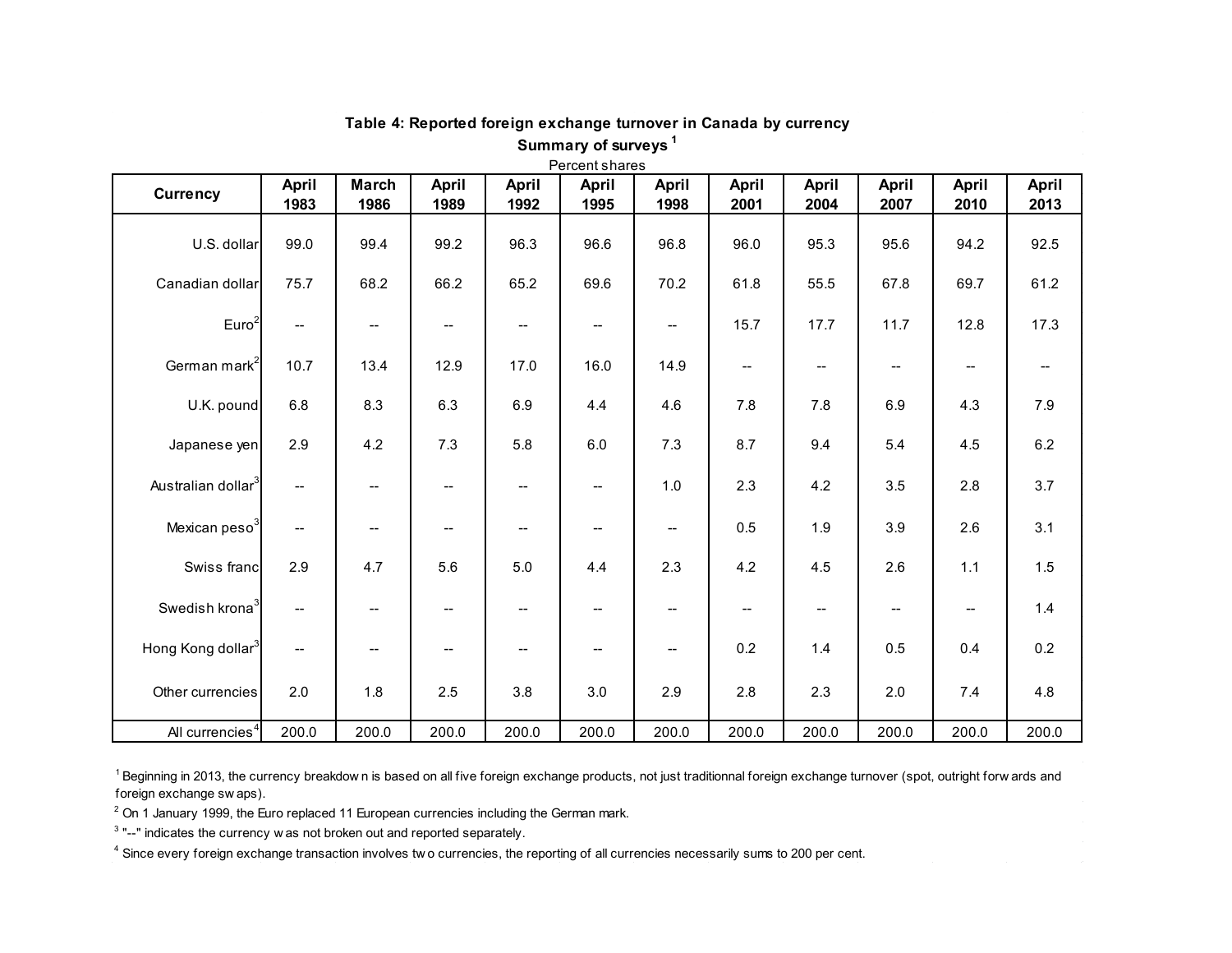#### **Table 5: Total reported foreign exchange turnover in Canada** Millions of U.S. dollars

<span id="page-8-0"></span>

|                                | Canadian dollar against |                          | U.S. dollar against other |                    |                    | Canadian dollar against |                                |                 |                |             |                          |                |                    |                     |              |
|--------------------------------|-------------------------|--------------------------|---------------------------|--------------------|--------------------|-------------------------|--------------------------------|-----------------|----------------|-------------|--------------------------|----------------|--------------------|---------------------|--------------|
| Instrument and                 |                         | U.S. dollar              |                           |                    | currencies         |                         | currencies other than the U.S. |                 |                |             | All other currency pairs |                | All currencies     |                     |              |
| counterparty                   |                         |                          |                           |                    |                    |                         |                                | dollar          |                |             |                          |                |                    |                     |              |
|                                | April                   | April                    | Per cent                  | April              | April              | Per cent                | April                          | April           | Per cent       | April       | April                    | Per cent       | April              | April               | Per cent     |
|                                | 2010                    | 2013                     | growth                    | 2010               | 2013               | growth                  | 2010                           | 2013            | growth         | 2010        | 2013                     | growth         | 2010               | 2013                | growth       |
|                                |                         |                          |                           |                    |                    |                         |                                |                 |                |             |                          |                |                    |                     |              |
| <b>Spot</b>                    | 217,154                 | 184,502                  | $-15.0$                   | 135,484            | 111,277            | $-17.9$                 | 16,292                         | 22,683          | 39.2           | 14,965      | 10,512                   | $-29.8$        | 383,894            | 328,973             | $-14.3$      |
| Reporting dealers              | 127,257                 | 131,254                  | 3.1                       | 89,420             | 74,906             | $-16.2$                 | 5,515                          | 9,876           | 79.1           | 8,208       | 7,177                    | $-12.6$        | 230,399            | 223,212             | $-3.1$       |
| Financial customers            | 60,456                  | 27,399                   | $-54.7$                   | 42,205             | 33,052             | $-21.7$                 | 8,681                          | 9,838           | 13.3           | 6,609       | 3,181                    | $-51.9$        | 117,951            | 73,470              | $-37.7$      |
| Non-financial customers        | 29,441                  | 25,849                   | $-12.2$                   | 3,859              | 3,319              | $-14.0$                 | 2,096                          | 2,969           | 41.7           | 148         | 154                      | 4.1            | 35,544             | 32,291              | $-9.2$       |
|                                |                         |                          |                           |                    |                    |                         |                                |                 |                |             |                          |                |                    |                     |              |
| Outright forwards              | 55,907                  | 110,752                  | 98.1                      | 56,033             | 78,442             | 40.0                    | 15,832                         | 27,665          | 74.7           | 4,254       | 4,328                    | 1.7            | 132,026            | 221,186             | 67.5         |
| Reporting dealers              | 9,718                   | 46,097                   | 374.3                     | 27,189             | 39,156             | 44.0                    | 1,646                          | 2,986           | 81.4           | 1,989       | 2,405                    | 20.9           | 40,542             | 90,643              | 123.6        |
| <b>Financial customers</b>     | 27,833                  | 47,329                   | 70.0                      | 23,449             | 35,404             | 51.0                    | 11,964                         | 23,090          | 93.0           | 1,921       | 1,699                    | $-11.6$        | 65,167             | 107,522             | 65.0         |
| Non-financial customers        | 18,356                  | 17,326                   | $-5.6$                    | 5,395              | 3,882              | $-28.0$                 | 2,222                          | 1,589           | $-28.5$        | 344         | 224                      | $-34.9$        | 26,317             | 23,021              | $-12.5$      |
| o/w Non-deliverable forwards   |                         | $\overline{\phantom{a}}$ |                           |                    | 27,290             |                         |                                | 777             |                |             | 149                      |                |                    | 28,216              |              |
| <b>FX</b> swaps                |                         |                          |                           |                    |                    |                         |                                |                 |                |             |                          |                |                    |                     |              |
| Reporting dealers              | 532,252<br>272,756      | 420,482<br>262,755       | $-21.0$<br>$-3.7$         | 158,753<br>113,097 | 315,502<br>247,243 | 98.7<br>118.6           | 18,247<br>2,906                | 42,547<br>8,540 | 133.2<br>193.9 | 1,651<br>40 | 3,596<br>288             | 117.8<br>620.0 | 710,903<br>388,805 | 782,127<br>518,826  | 10.0<br>33.4 |
| <b>Financial customers</b>     | 230,886                 | 106,640                  | $-53.8$                   | 36,556             | 38,028             | 4.0                     | 13,420                         | 20,206          | 50.6           | 730         | 2,584                    | 254.0          | 281,592            | 167,458             | $-40.5$      |
| Non-financial customers        | 28,610                  | 51,087                   | 78.6                      | 9,100              | 30,231             | 232.2                   | 1,921                          | 13,801          | 618.4          | 875         | 724                      | $-17.3$        | 40,506             | 95,843              | 136.6        |
|                                |                         |                          |                           |                    |                    |                         |                                |                 |                |             |                          |                |                    |                     |              |
| <b>Currency swaps</b>          | 15,724                  | 21,927                   | 39.4                      | 9,511              | 4,756              | $-50.0$                 | 362                            | 51              | $-85.9$        | 442         | 24                       | $-94.6$        | 26,039             | 26,758              | 2.8          |
| Reporting dealers              | 8,201                   | 13,998                   | 70.7                      | 5.694              | 3,758              | $-34.0$                 | 0                              | 37              |                | 337         | 24                       | $-92.9$        | 14,232             | 17,817              | 25.2         |
| <b>Financial customers</b>     | 2,091                   | 1,856                    | $-11.2$                   | 3,684              | 871                | $-76.4$                 | 142                            | 0               | $-100.0$       | 96          | 0                        | $-100.0$       | 6,013              | 2,727               | $-54.6$      |
| Non-financial customers        | 5,432                   | 6,073                    | 11.8                      | 133                | 127                | $-4.5$                  | 220                            | 14              | $-93.6$        | 9           | 0                        | $-100.0$       | 5,794              | 6,214               | 7.2          |
|                                |                         |                          |                           |                    |                    |                         |                                |                 |                |             |                          |                |                    |                     |              |
| <b>OTC</b> options             | 23,268                  | 35,749                   | 53.6                      | 18,637             | 29,318             | 57.3                    | 1,641                          | 1,752           | 6.8            | 3,343       | 633                      | $-81.1$        | 46,889             | 67,452              | 43.9         |
| Reporting dealers              | 16,278                  | 27,112                   | 66.6                      | 14,527             | 13,159             | $-9.4$                  | 1,225                          | 940             | $-23.3$        | 2,616       | 553                      | $-78.9$        | 34,646             | 41,764              | 20.5         |
| <b>Financial customers</b>     | 2,794                   | 1,415                    | $-49.4$                   | 3,509              | 12,620             | 259.6                   | 372                            | 31              | $-91.7$        | 663         | 0                        | $-100.0$       | 7,338              | 14,129              | 92.5         |
| Non-financial customers        | 4,196                   | 7,222                    | 72.1                      | 601                | 3,539              | 488.9                   | 44                             | 781             | 1675.0         | 64          | 17                       | $-73.4$        | 4,905              | 11,559              | 135.7        |
|                                |                         |                          |                           |                    |                    |                         |                                |                 |                |             |                          |                |                    |                     |              |
| <b>Total reporting dealers</b> | 434,210                 | 481,216                  | 10.8                      | 249,927            | 378,222            | 51.3                    | 11,292                         | 22,378          | 98.2           | 13,189      | 10,447                   | $-20.8$        | 708,623            | 892,262             | 25.9         |
|                                |                         |                          |                           |                    |                    |                         |                                |                 |                |             |                          |                |                    |                     |              |
| Total customers                | 410,095                 | 292,196                  | $-28.7$                   | 128,491            | 161,073            | 25.4                    | 41,082                         | 69,350          | 68.8           | 11,459      | 8,583                    | $-25.1$        | 591.127            | 534,234             | $-9.6$       |
| Financial                      | 324,060                 | 184,639                  | $-43.0$                   | 109,403            | 119,975            | 9.7                     | 34,579                         | 53,165          | 53.7           | 10,019      | 7,464                    | $-25.5$        | 478,061            | 365,306             | $-23.6$      |
| Non-financial                  | 86,035                  | 107,557                  | 25.0                      | 19,088             | 41,098             | 115.3                   | 6,503                          | 16,185          | 148.9          | 1,440       | 1,119                    | $-22.3$        | 113,066            | 168,928             | 49.4         |
| Local                          | 294,208                 | 355,008                  | 20.7                      | 31,123             | 81,340             | 161.4                   | 37,321                         | 66,655          | 78.6           | 1,666       | 1,246                    | $-25.2$        | 364,317            | 504,248             | 38.4         |
| <b>Cross border</b>            | 550,097                 | 418,404                  | $-23.9$                   | 347,295            | 457,955            | 31.9                    | 15,053                         | 28,042          | 86.3           | 22,988      | 17,847                   | $-22.4$        | 935,433            | 922,248             | $-1.4$       |
|                                |                         |                          |                           |                    |                    |                         |                                |                 |                |             |                          |                |                    |                     |              |
| Total turnover                 | 844,305                 | 773,412                  | $-8.4$                    | 378,418            | 539,295            | 42.5                    | 52,374                         | 94,697          | 80.8           | 24,654      | 19,093                   | $-22.6$        |                    | 1,299,750 1,426,496 | 9.8          |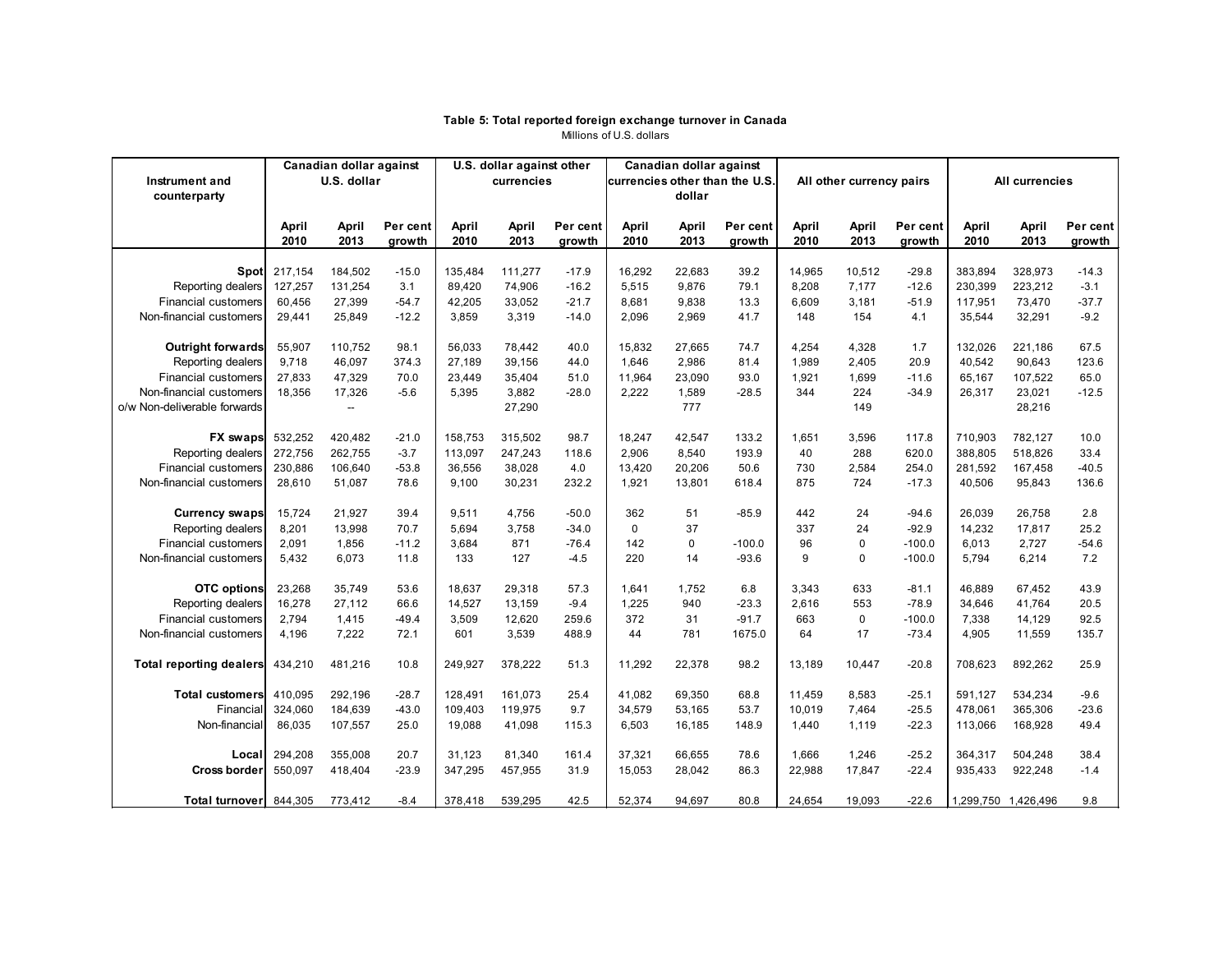<span id="page-9-0"></span>

| Instrument and<br>counterparty                  | Canadian dollar   |                    |                                                     | <b>U.S. Dollar</b> |                  |                    |                  | All other currencies |                    | <b>All currencies</b> |                    |                    |
|-------------------------------------------------|-------------------|--------------------|-----------------------------------------------------|--------------------|------------------|--------------------|------------------|----------------------|--------------------|-----------------------|--------------------|--------------------|
|                                                 | April<br>2010     | April<br>2013      | Per cent<br>growth                                  | April<br>2010      | April<br>2013    | Per cent<br>growth | April<br>2010    | April<br>2013        | Per cent<br>growth | April<br>2010         | April<br>2013      | Per cent<br>growth |
| Forward rate agreements                         | 102.456           | 22.380             | $-78.2$                                             | 21.616             | 101.090          | 367.7              | 13.257           | 25.525               | 92.5               | 137.329               | 148.995            | 8.5                |
| Reporting dealers<br><b>Financial customers</b> | 96.433<br>6.023   | 20.990<br>993      | $-78.2$<br>$-83.5$                                  | 12.833<br>8.783    | 22.039<br>79,051 | 71.7<br>800.0      | 4.253<br>9.004   | 11.370<br>14,155     | 167.3<br>57.2      | 113.519<br>23,810     | 54.399<br>94,199   | $-52.1$<br>295.6   |
| Non-financial customers                         | 0                 | 397                | $\hspace{0.05cm} -\hspace{0.05cm} -\hspace{0.05cm}$ | 0                  | 0                | $- -$              | 0                | 0                    | $--$               | 0                     | 397                | $- -$              |
| Interest rate swaps                             | 459.037           | 305,922            | $-33.4$                                             | 137,150            | 165,683          | 20.8               | 129,430          | 82,482               | $-36.3$            | 725.616               | 554,087            | $-23.6$            |
| Reporting dealers<br><b>Financial customers</b> | 346.562<br>76.348 | 110,733<br>176,457 | $-68.0$<br>131.1                                    | 114,562<br>17.001  | 95,506<br>68.148 | $-16.6$<br>300.8   | 96,856<br>16.952 | 10,785<br>71,339     | $-88.9$<br>320.8   | 557,979<br>110,301    | 217,024<br>315,944 | $-61.1$<br>186.4   |
| Non-financial customers                         | 36,127            | 18,732             | $-48.1$                                             | 5,587              | 2,029            | $-63.7$            | 15,622           | 358                  | $-97.7$            | 57,336                | 21,119             | $-63.2$            |
| <b>OTC</b> options                              | 5.753             | 31.119             | 440.9                                               | 5.845              | 13.168           | 125.3              | 981              | 82                   | $-91.6$            | 12.579                | 44.368             | 252.7              |
| Reporting dealers                               | 2,690             | 26,448             | 883.2                                               | 3,957              | 11,611           | 193.4              | 981              | 82                   | $-91.6$            | 7.628                 | 38,140             | 400.0              |
| <b>Financial customers</b>                      | 588               | 2.962              | 403.7                                               | 449                | 70               | $-84.4$            | $\mathbf{0}$     | 0                    | $--$               | 1.037                 | 3,032              | 192.4              |
| Non-financial customers                         | 2,475             | 1,709              | $-30.9$                                             | 1,439              | 1,487            | 3.3                | 0                | 0                    | --                 | 3,914                 | 3,196              | $-18.3$            |
| <b>Total reporting dealers</b>                  | 445.685           | 158.171            | $-64.5$                                             | 131.352            | 129.155          | $-1.7$             | 102.090          | 22,237               | $-78.2$            | 679.126               | 309,563            | $-54.4$            |
| <b>Total customersl</b>                         | 121.561           | 201.250            | 65.6                                                | 33,259             | 150.785          | 353.4              | 41.578           | 85,852               | 106.5              | 196.398               | 437.887            | 123.0              |
| Financial                                       | 82.959            | 180.412            | 117.5                                               | 26.233             | 147.269          | 461.4              | 25.956           | 85.494               | 229.4              | 135.148               | 413.175            | 205.7              |
| Non-financial                                   | 38.602            | 20,838             | $-46.0$                                             | 7.026              | 3,516            | $-50.0$            | 15,622           | 358                  | $-97.7$            | 61,250                | 24,712             | $-59.7$            |
| Local                                           | 163.672           | 128.737            | $-21.3$                                             | 22.412             | 23.237           | 3.7                | 736              | 570                  | $-22.6$            | 186.820               | 152.544            | $-18.3$            |
| Cross border                                    | 403,573           | 230,684            | $-42.8$                                             | 142,198            | 256,703          | 80.5               | 142,932          | 107.519              | $-24.8$            | 688,703               | 594,906            | $-13.6$            |
| <b>Total turnover</b>                           | 567,245           | 359,421            | $-36.6$                                             | 164,610            | 279,940          | 70.1               | 143,668          | 108,089              | $-24.8$            | 875,523               | 747,450            | $-14.6$            |

## **Table 6: Total single-currency interest rate derivatives turnover in Canada** Millions of U.S. dollars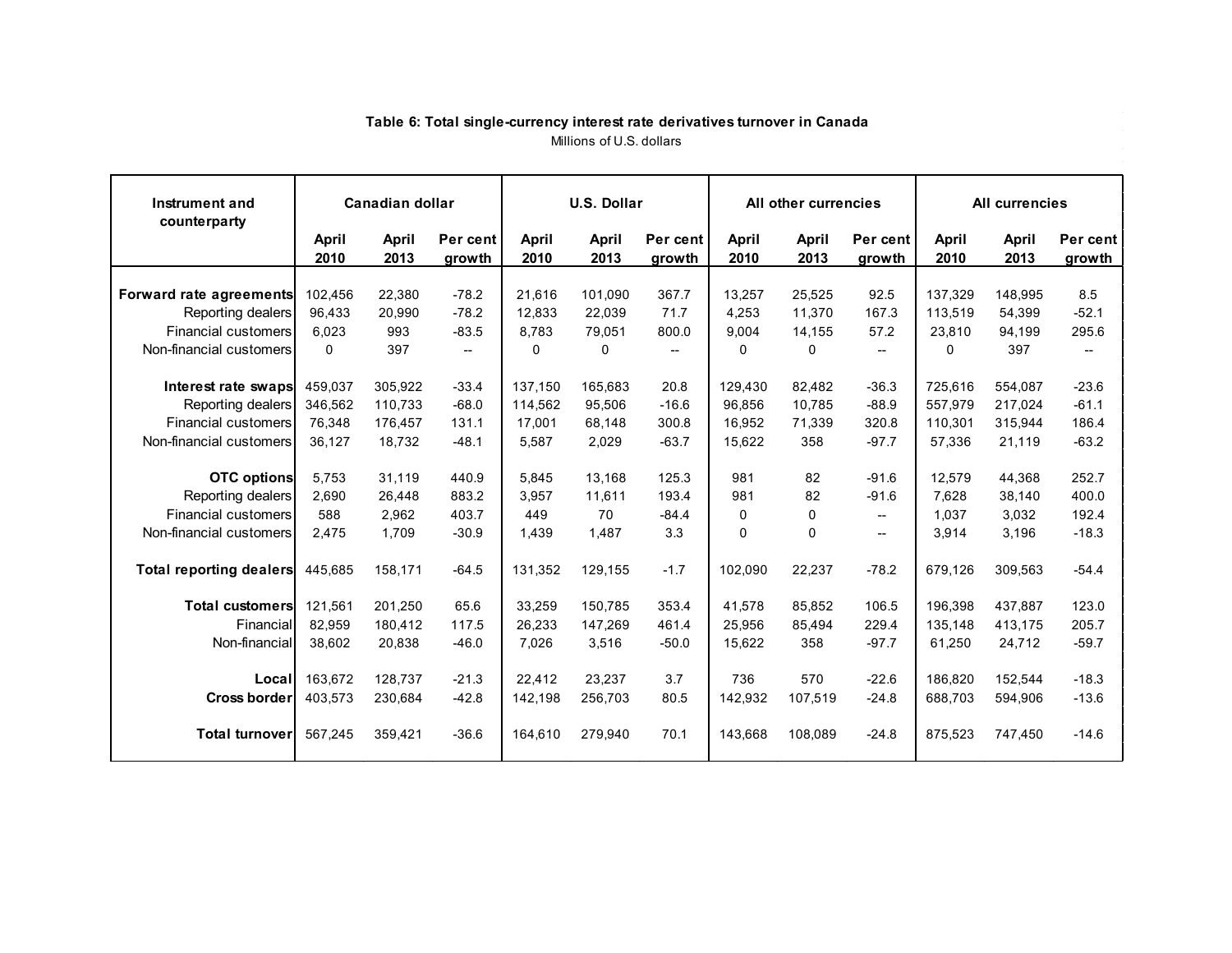<span id="page-10-0"></span>

|                              |                | 1998      |                | 2001      |         | 2004      |                | 2007      | 2010           |           | 2013           |           |
|------------------------------|----------------|-----------|----------------|-----------|---------|-----------|----------------|-----------|----------------|-----------|----------------|-----------|
| Instrument                   | <b>Amounts</b> | $%$ share | <b>Amounts</b> | $%$ share | Amounts | $%$ share | <b>Amounts</b> | $%$ share | <b>Amounts</b> | $%$ share | <b>Amounts</b> | $%$ share |
| Outright forwards            |                |           |                |           |         |           |                |           |                |           |                |           |
| Up to 7 days                 | 10,045         | 30.5      | 18,103         | 38.4      | 28,679  | 33.7      | 35,172         | 37.1      | 46,297         | 32.8      | 101,660        | 40.1      |
| Over 7 days and up to 1 year | 20,224         | 61.4      | 27,675         | 58.8      | 52,377  | 61.6      | 57,853         | 61.0      | 91,290         | 64.6      | 148,571        | 58.6      |
| Over one year                | 2,656          | 8.1       | 1,306          | 2.8       | 3,995   | 4.7       | 1,851          | 2.0       | 3,677          | 2.6       | 3,215          | 1.3       |
| Total                        | 32,925         | 100.0     | 47,084         | 100.0     | 85,051  | 100.0     | 94,876         | 100.0     | 141,264        | 100.0     | 253,446        | 100.0     |
| Foreign exchange swaps       |                |           |                |           |         |           |                |           |                |           |                |           |
| Up to 7 days                 | 458,098        | 72.2      | 445,261        | 70.1      | 548,093 | 76.6      | 699,368        | 74.8      | 573,787        | 70.6      | 566,641        | 65.1      |
| Over 7 days and up to 1 year | 168,461        | 26.6      | 177,050        | 27.9      | 160,716 | 22.5      | 231,368        | 24.8      | 232,868        | 28.7      | 288,801        | 33.2      |
| Over one year                | 7,668          | 1.2       | 12,793         | 2.0       | 6,605   | 0.9       | 4,042          | 0.4       | 5,847          | 0.7       | 15,467         | 1.8       |
| <b>Total</b>                 | 634,227        | 100.0     | 635,104        | 100.0     | 715,414 | 100.0     | 934,778        | 100.0     | 812,502        | 100.0     | 870,909        | 100.0     |

### **Table 7: Reported foreign exchange market turnover in Canada by maturity1** Millions of U.S. dollars

<sup>1</sup> Not adjusted for local double counting.